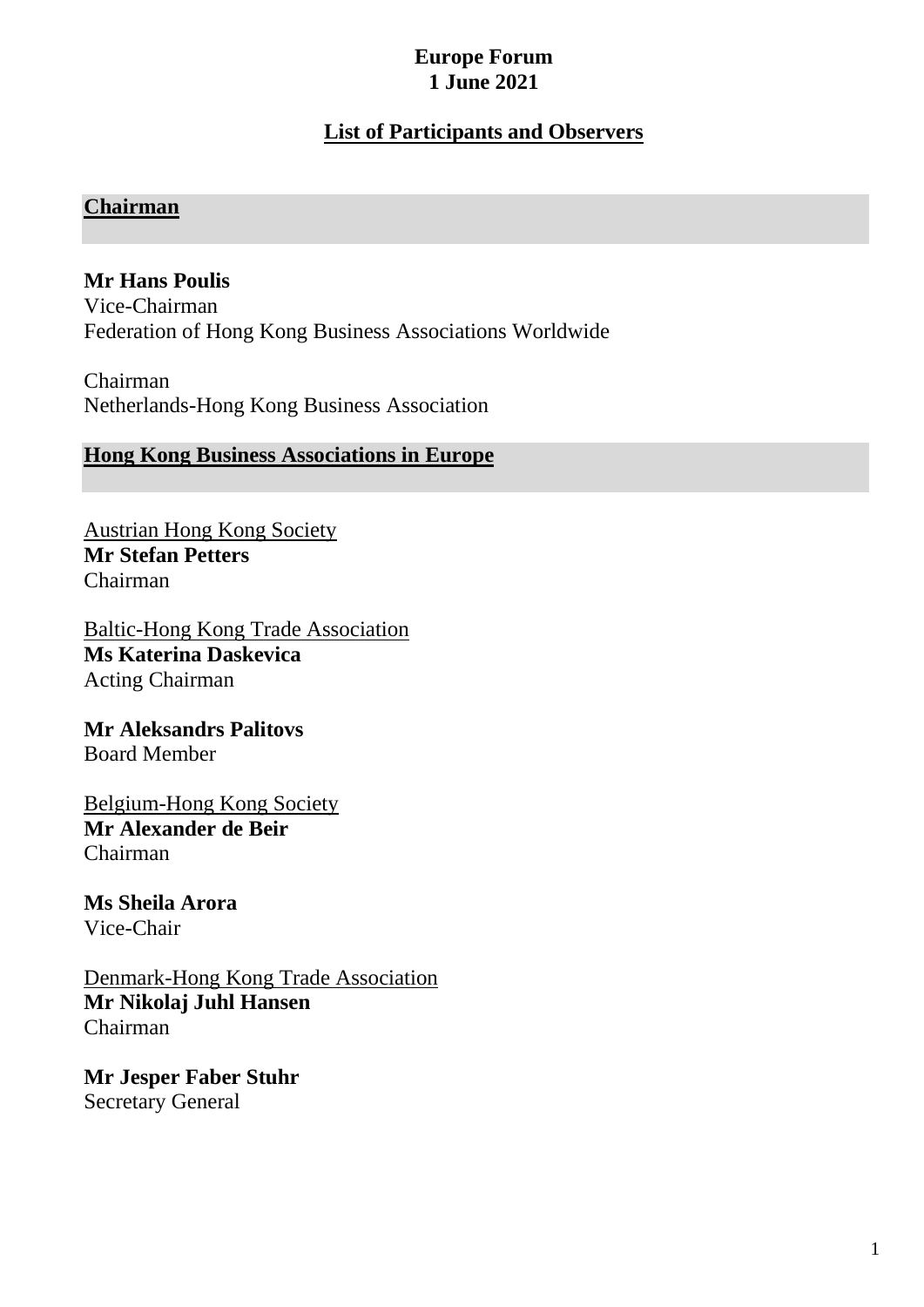Finland-Hong Kong Trade Association **Mrs Salla Auerto** Chairperson

**Mrs Jenni Isola** Secretary General

France Hong Kong Business Association **Mr Eric-Jean Thomas** President

**Mr Richard Burton** Vice-President

German-Hong Kong Association **Mr Eike Kuehl** President

Hungary-Hong Kong Business Association **Mr Laszlo Bakonyi** Chairman

Ireland Hong Kong Business Forum **Mr Brendan P. Foster** President

Italy-Hong Kong Association **Mr Riccardo Fuochi** President

**Mrs. Maria Rosa Azzolina**  Board Member

Netherlands Hong Kong Business Association **Mr Michael Pronk** Board Member

**Mr George Ammerlaan** Manager Secretariat

Norway-Hong Kong Chamber of Commerce **Mr Rolf Willy Hansen**  President

**Ms Bjørg Juriks** Executive Secretary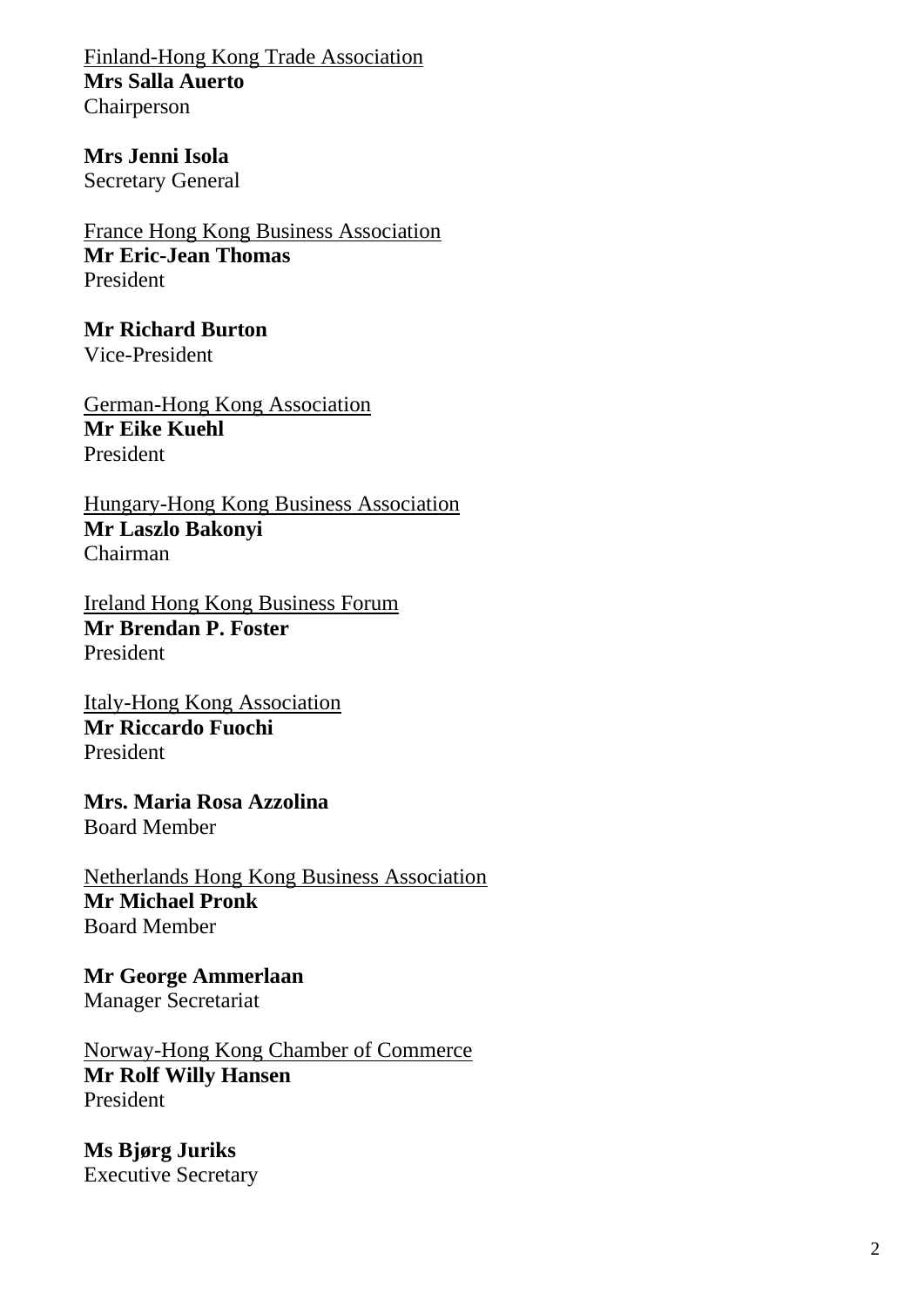Poland-Hong Kong Business Association **Mr Bartosz Michalak** Chairman

**Mr Łukasz Dziekoński** Supervisory Board Member

Portugal-Hong Kong Chamber of Commerce & Industry **Mr Bernardo Mendia** President

**Mr Carlos Torres** General Secretary

Russia-Hong Kong Business Association **Mr Sergey Vikulin**  Chairman

**Mr Leonid Orlov** Board Member

[Hong Kong Chamber of Commerce in Sweden](https://www.hkfederation.org.hk/about/member/detail?tid=483) **Ms Torborg Chetkovich**  Chairperson

**Ms Asa Elm** Vice Chairperson

Swiss-Hong Kong Business Association **Mr Laurent Kilias** Board Member

HK-UK Business Forum **Mr Paul Thornhill** Chairman

**Mr Christopher Jackson** Board Member

**Hong Kong Trade Development Council**

Europe & Central Asia

**Mr Silas Chu** Regional Director, Europe, Central Asia & Israel